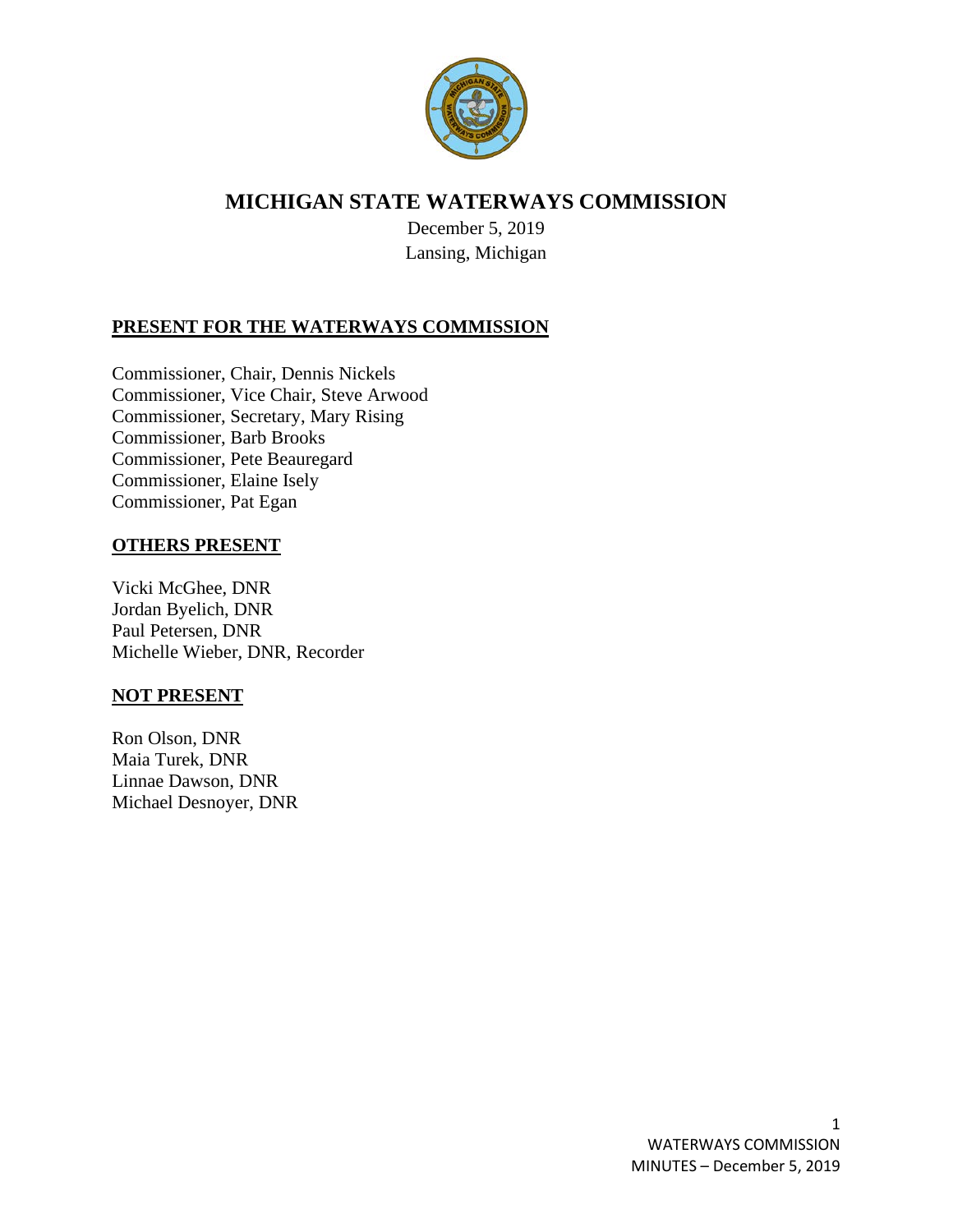

### **MINUTES MICHIGAN STATE WATERWAYS COMMISSION**

### **OPENING COMMENTS**

Chair Dennis Nickels, called the meeting to order at 2:29 p.m., December 5, 2019. Those present recited the Pledge of Allegiance.

# **PUBLIC APPEARANCE**

**Appearances:** There were no public comments.

# **ACTION ITEMS**

Chairman Dennis Nickels welcomed new Commissioner, Pat Egan to the Commission. Pat comes to the Commission with a journalism background, as he ran the daily newspaper in Sault Ste. Marie and Cheboygan prior to 1990. Pat resides in the Upper Peninsula on Whitefish Bay with his wife and is an avid boater who enjoys sailing and kayaking. Mr. Egan stated he is looking forward to this experience and working with all Commissioners/DNR staff during his term.

**MOTION:** Chair Dennis Nickels asked for a motion for recognition for Nicki Polan serving on the Michigan State Waterways Commission, resolution number 12-2019-04. The motion was put into place by Commissioner Mary Rising and was seconded by Commissioner Steve Arwood. Motion carried unanimously, 7-0. Chair Dennis Nickels presented outgoing Commissioner, Nicki Polan with a recognition plaque on behalf of the Michigan State Waterways Commission and DNR staff. Ms. Polan ends a 6-year term served on the Commission.

**MOTION:** Each December, officer elections take place. Current Chair, Dennis Nickels was nominated to remain Chair of the Michigan State Waterways Commission. This motion was put into place by Commissioner Steve Arwood and was seconded by Commissioner Pete Beauregard. Motion carried unanimously, 7-0.

**MOTION:** Commissioner Steve Arwood, was nominated to assume the Vice-Chair of the Michigan State Waterways Commission. The motion was put into place by Commissioner Pete Beauregard and was seconded by Commissioner Barb Brooks. Motion carried unanimously, 7-0.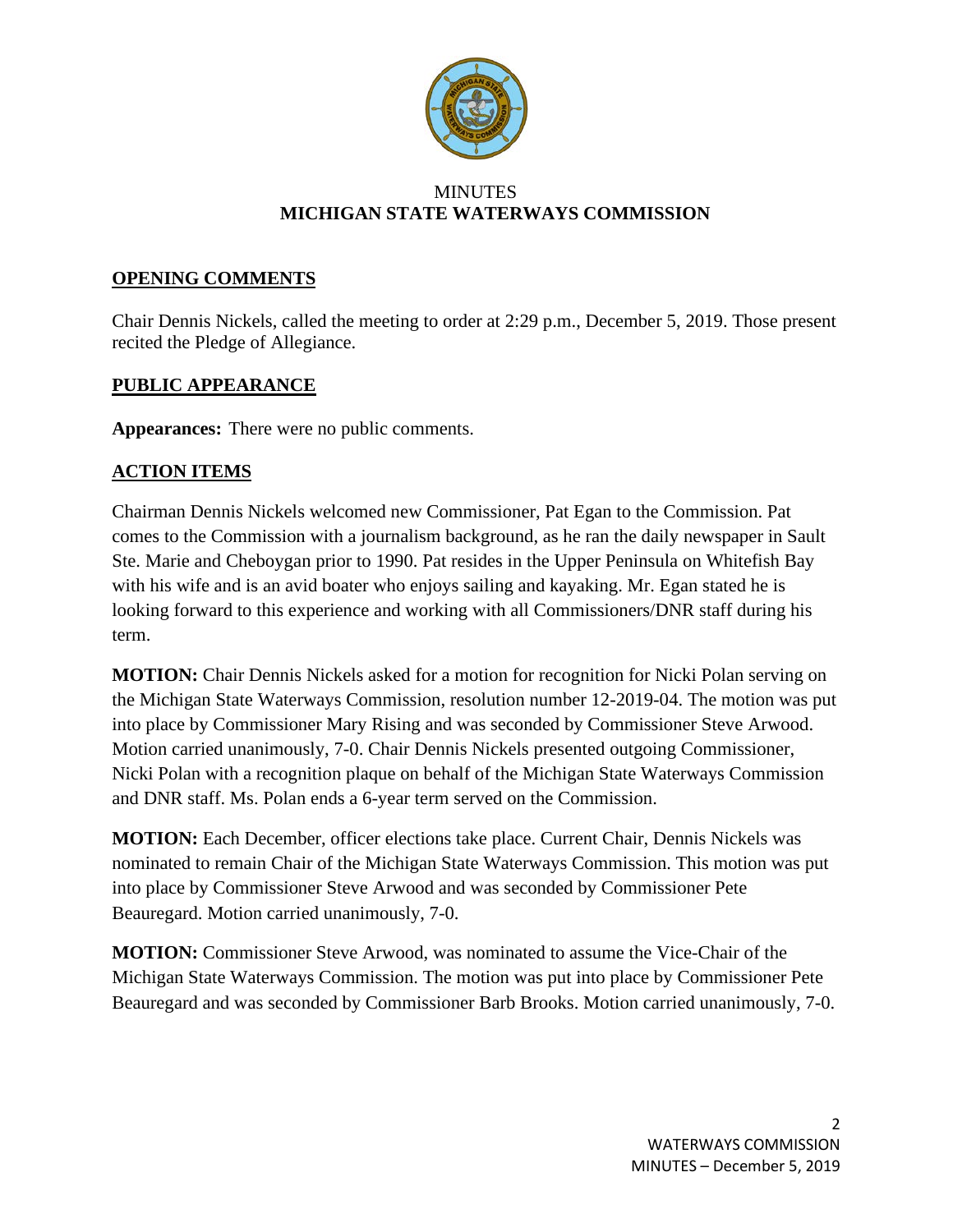

**MOTION:** Commissioner Mary Rising, was nominated to remain as Secretary of the Michigan State Waterways Commission. The motion was put into place by Commissioner Barb Brooks, and was seconded by Chair, Dennis Nickels. Motion carried unanimously, 7-0.

**MOTION:** The Michigan State Waterways Commission Subcommittee assignments were reviewed. Chair, Dennis Nickels, assigned the positions to the members, and each member agreed to keep the Subcommittee assignments as suggested.

**MOTION:** Chair Dennis Nickels asked for a motion for approval of the minutes from the October 4, 2019 Michigan State Waterways Commission meeting. The motion was put into place by Commissioner Steve Arwood and was seconded by Commissioner Mary Rising. Motion carried unanimously, 7-0.

# **GENERAL UPDATES**

**Vicki McGhee** reported to the Commission that the DNR staff is keeping track of reported highwater level issues being communicated by State and Grant-in-Aid facilities. Due to the recordhigh water levels experienced in 2019, facilities are anticipating and preparing for any ice damage that may occur during the upcoming winter months.

The 2020 Michigan State Waterways Commission meeting locations and dates were presented to the Commission. After discussion, the proposed locations were supported. The Commission has agreed on meeting in Lansing on February 7th, April 30th, and December 4th. Meeting in Muskegon on June 16th, Menominee on August 26th, and Cadillac on October 2nd. These locations are always subject to change, and any updates will be posted on the website.

Additional items provided in the meeting packet included: a memo from Ron Olson, detailing 2020 Emergency High Water Funding, and Waterways State Projects – Green Infrastructure Improvements.

# **FINANCIAL UPDATES**

Commissioner Steve Arwood covered the Financial Update for Michael Desnoyer. Steve noted the final reported numbers for 2019 have yet to be set. Each Commissioner also received the standard financial updates in the provided meeting packet. For the next scheduled meeting of February 7, it is expected that Michael Desnoyer will be able to report final numbers for 2019.